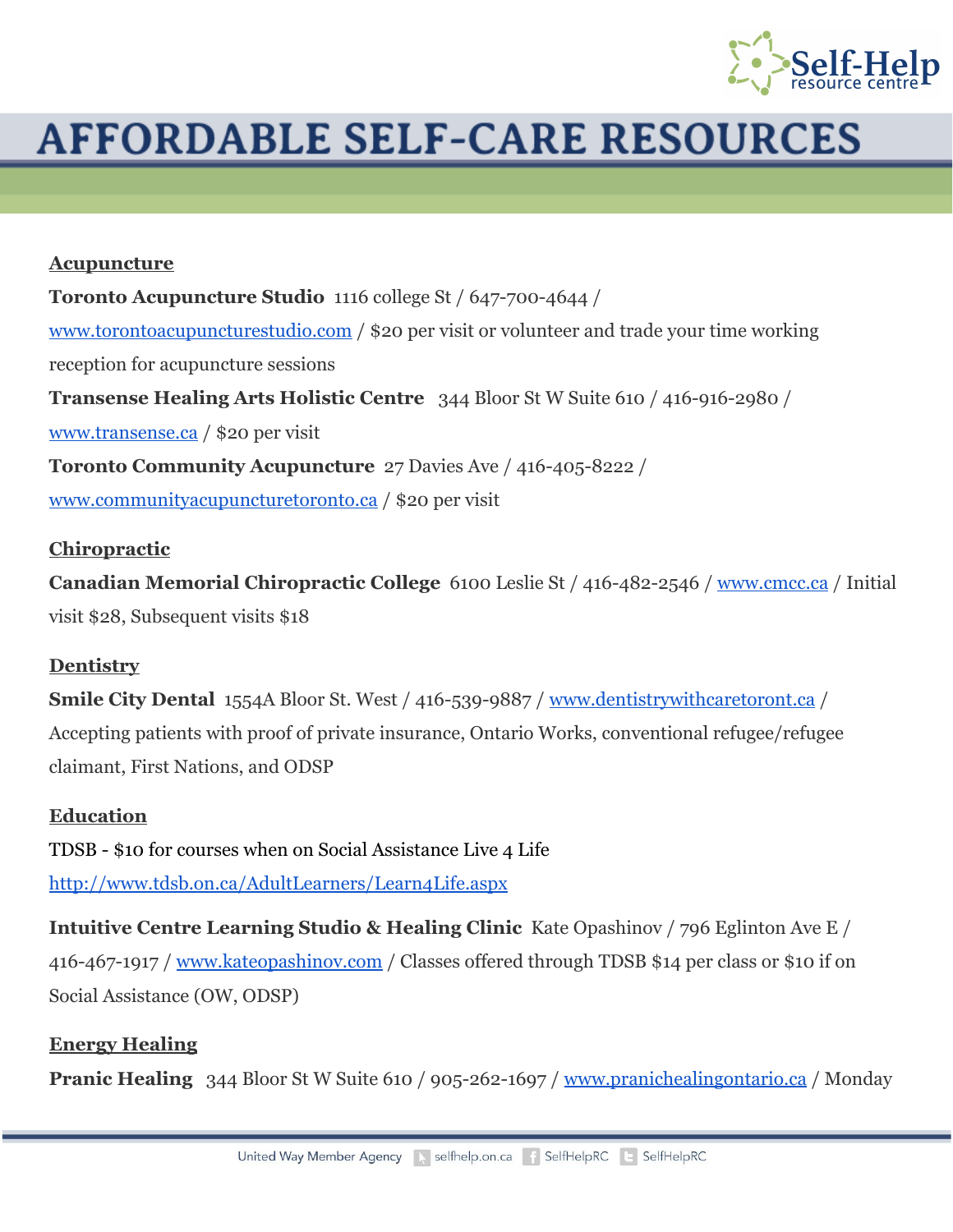

# **AFFORDABLE SELF-CARE RESOURCES**

healing clinic on donation

**Master Sha's Soul Healing** 1160 Ellesmere Rd / 416-609-2777 / [www.drsha.com](http://www.drsha.com/) / Free healing Sundays 11am

### **Food and Nutrition**

**The stop** 1884 Davenport Rd & 601 Christie St. / 416-651-7867 / [www.thestop.org](http://www.thestop.org/) / Drop-in, [food](http://www.thestop.org/food-bank) [bank,](http://www.thestop.org/food-bank) perinatal [program,](http://www.thestop.org/healthy-beginnings) [community](http://www.thestop.org/civic-engagement) action program, bake ovens and [markets,](http://www.thestop.org/bake-ovens-markets) [community](http://www.thestop.org/community-cooking) cooking, [community](http://www.thestop.org/community-advocacy) advocacy, [sustainable](http://www.thestop.org/sustainable-food-systems-education) food systems education and urban [agriculture](http://www.thestop.org/community-gardens)

**Parc** [www.parc.on.ca](http://www.parc.on.ca/) Co-op Cred Program: In exchange for their labour, participants earn co-op creds that can then be used to purchase local, healthy food at the West End Food Coop or the Sorauren Farmers Market.

**Friends Restaurant** 145 Queen Street East / [www.fredvictor.org/friends\\_restaurant\\_\\_catering](http://www.fredvictor.org/friends_restaurant__catering) Every weekday, Friends Restaurant serves two, low-cost and nutritious meals. Doors are open from 10 a.m. to 11:30 a.m. for brunch; and from 4 p.m. to 5:30 p.m. for dinner. The cost of brunch is \$1.50 and the cost of dinner is \$2.50.

# **Meals in Toronto for under \$5**

https://nowtoronto.com/food-and-drink/t-o-%E2%80%99s-20-best-meals-under-5-bucks/

# **Low cost meal[s](http://www1.toronto.ca/city_of_toronto/shelter_support__housing_administration/files/pdf/weeklymeals.pdf)**

[http://www1.toronto.ca/city\\_of\\_toronto/shelter\\_support\\_\\_housing\\_administration/files/pdf/weekly](http://www1.toronto.ca/city_of_toronto/shelter_support__housing_administration/files/pdf/weeklymeals.pdf) [meals.pdf](http://www1.toronto.ca/city_of_toronto/shelter_support__housing_administration/files/pdf/weeklymeals.pdf)

**Nutritionist** Sheila Ream from Nutritionist in the House / 416-691-1113 / Community Centre 55, 97 Main Street / Free half hour consultations

### **Massage**

**Take Your Mark Healing Arts** Natasha Boomer / 378 Delaware St. / 416-854-7115 / natashaboomer@hotmail.com / \$50 for 90 minute chakra massage from a Reiki master